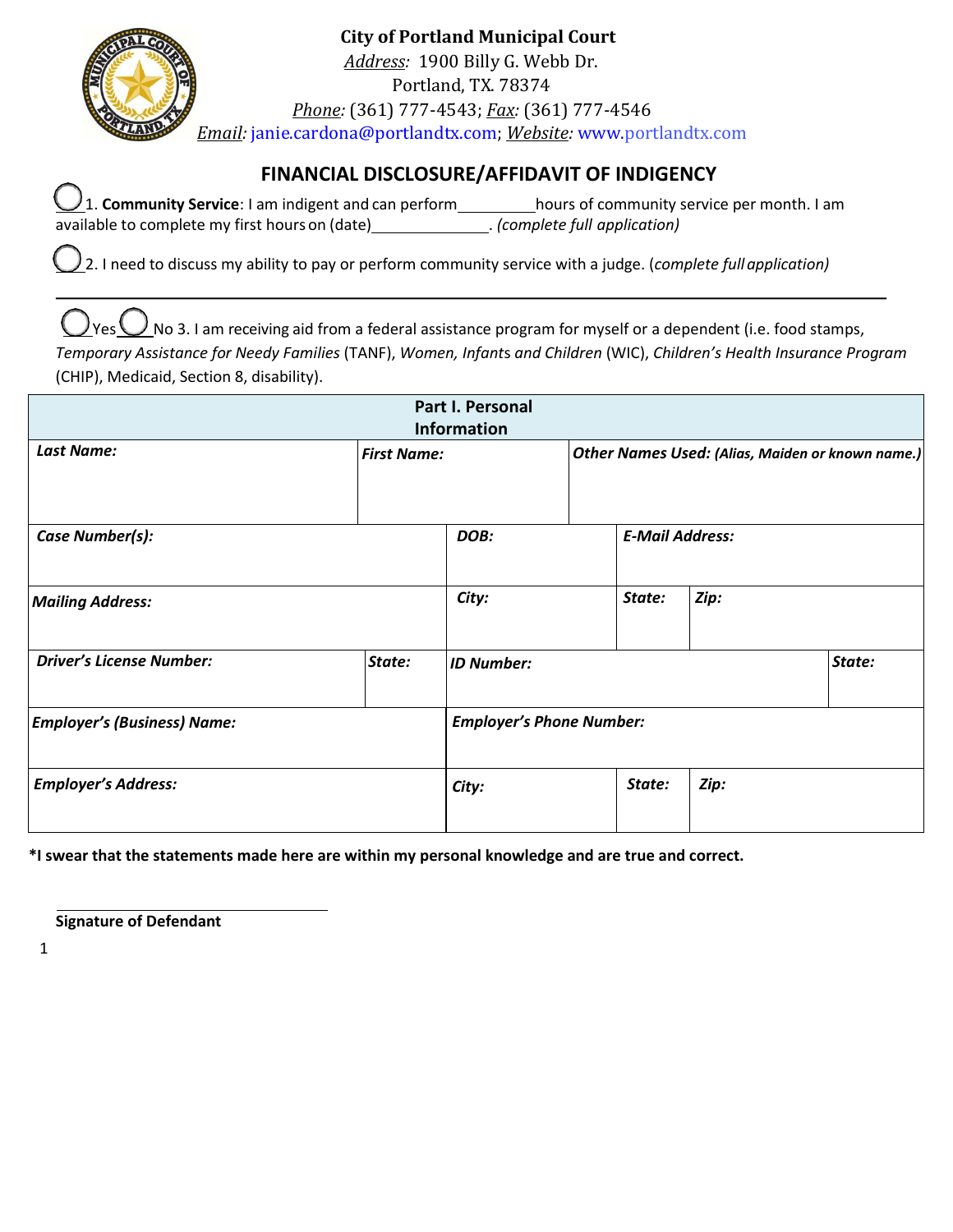| Part II. Additional Information Required                      |     |               |                                               |                                                                                      |                                            |                         |                |
|---------------------------------------------------------------|-----|---------------|-----------------------------------------------|--------------------------------------------------------------------------------------|--------------------------------------------|-------------------------|----------------|
| <b>Social Security Number:</b><br>Name (from page 1)          |     |               |                                               |                                                                                      |                                            |                         |                |
|                                                               |     |               | <b>Other People Living in Your Household:</b> |                                                                                      |                                            |                         |                |
| 1. Name                                                       | Age | Relationship  | 2. Name                                       |                                                                                      | Age                                        | Relationship            |                |
|                                                               |     |               |                                               |                                                                                      |                                            |                         |                |
| 3. Name                                                       | Age | Relationship  |                                               | 4. Name                                                                              |                                            | Age                     | Relationship   |
|                                                               |     |               |                                               |                                                                                      |                                            |                         |                |
|                                                               |     |               |                                               |                                                                                      | A. Monthly Income / Employment Information |                         |                |
| <b>Type of Income</b>                                         |     | Self          |                                               | <b>Spouse</b>                                                                        |                                            | <b>Household Member</b> | <b>Total</b>   |
| <b>Employment (Gross)</b>                                     |     |               |                                               |                                                                                      |                                            |                         | 0              |
| Unemployment                                                  |     |               |                                               |                                                                                      |                                            |                         | $\overline{0}$ |
| <b>Worker's Comp</b>                                          |     |               |                                               |                                                                                      |                                            |                         | $\mathbf 0$    |
| Pension                                                       |     |               |                                               |                                                                                      |                                            |                         | $\overline{0}$ |
| <b>Social Security</b>                                        |     |               |                                               |                                                                                      |                                            |                         | $\overline{0}$ |
| Child &/or Spousal Support (Received)                         |     |               |                                               |                                                                                      |                                            |                         | 0              |
| <b>Works First/TANF</b>                                       |     |               |                                               |                                                                                      |                                            |                         | $\Omega$       |
| Disability                                                    |     |               |                                               |                                                                                      |                                            |                         | $\overline{0}$ |
| Other_                                                        |     |               |                                               |                                                                                      |                                            |                         | $\mathbf 0$    |
| Employer's Business Name (Spouse)                             |     | Address:      |                                               |                                                                                      | Phone:                                     |                         |                |
| Employer's Business Name (for all other<br>household members) |     | Address:      |                                               |                                                                                      | Phone:                                     |                         |                |
| <b>Subtotal A:</b>                                            |     |               |                                               |                                                                                      |                                            |                         | $\sharp$ 0     |
| <b>B.</b><br><b>Expenses</b>                                  |     |               |                                               |                                                                                      |                                            |                         |                |
| <b>Type of Expense</b>                                        |     | <b>Amount</b> |                                               | <b>Type of Expense</b>                                                               |                                            | <b>Amount</b>           |                |
| Child &/or Spousal Support Paid Out                           |     |               |                                               | Insurance                                                                            |                                            |                         |                |
| Child Care (if working only)                                  |     |               |                                               | Medical/Dental                                                                       |                                            |                         |                |
| Transportation for Work (car payment)                         |     |               |                                               | <b>Medical &amp; Associated Costs</b><br>of Caring for Sick Family<br><b>Members</b> |                                            |                         |                |
| <b>Subtotal B:</b>                                            |     |               |                                               |                                                                                      |                                            |                         | $\mathbf 0$    |
|                                                               |     |               |                                               |                                                                                      |                                            |                         |                |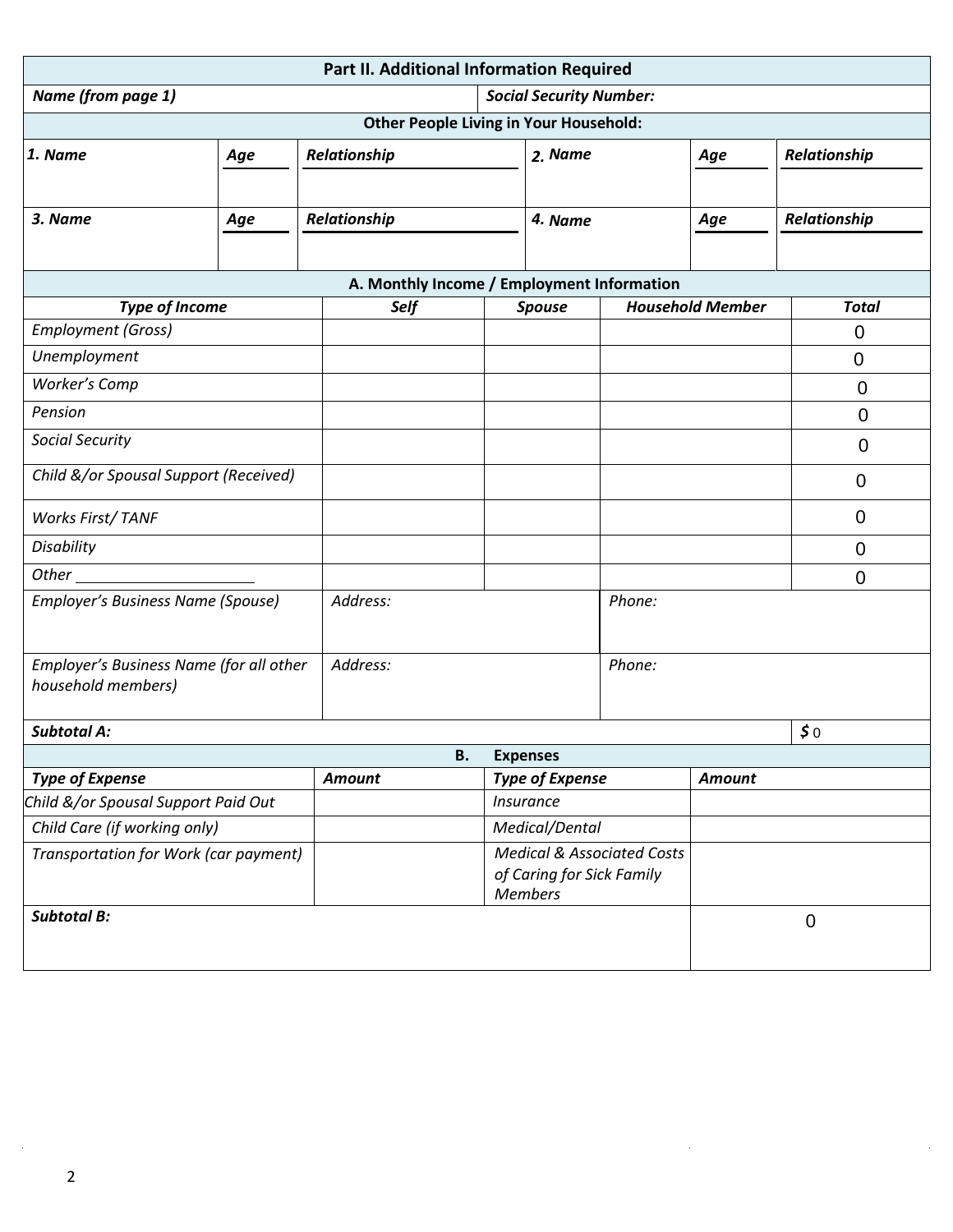| <b>C. Total Income</b><br>Total Monthly Income (A) - Total Allowable Expense (B) = Total Income (C) |               |                                                 |                                 |  |  |
|-----------------------------------------------------------------------------------------------------|---------------|-------------------------------------------------|---------------------------------|--|--|
| <b>Subtotal A:</b>                                                                                  |               |                                                 |                                 |  |  |
| <b>Subtotal B:</b>                                                                                  |               |                                                 |                                 |  |  |
| <b>Grand Total C:</b>                                                                               |               |                                                 |                                 |  |  |
| <b>D. Asset Information</b>                                                                         |               |                                                 |                                 |  |  |
| <b>Type of Asset:</b>                                                                               |               | Describe Length of Ownership/ Make, Model, Year | <b>Estimated Value:</b>         |  |  |
| Checking Acct. (Bank Name)                                                                          |               |                                                 |                                 |  |  |
| Savings Acct. (Bank Name)                                                                           |               |                                                 |                                 |  |  |
| Cash on Hand                                                                                        |               |                                                 |                                 |  |  |
| Money Owed to Applicant                                                                             |               |                                                 |                                 |  |  |
| Vehicles                                                                                            |               |                                                 |                                 |  |  |
| Trucks/Boats/Motorcycles                                                                            |               |                                                 |                                 |  |  |
| <b>Real Estate</b>                                                                                  |               |                                                 |                                 |  |  |
| Stock/Bonds/CD's                                                                                    |               |                                                 |                                 |  |  |
| Other Valuable Property (describe)                                                                  |               |                                                 |                                 |  |  |
| <b>Grand Total D:</b>                                                                               |               |                                                 | $\overline{\boldsymbol{\zeta}}$ |  |  |
| E. Other Expenses                                                                                   |               |                                                 | <b>Grand Totals</b>             |  |  |
| <b>Type of Liability</b>                                                                            | <b>Amount</b> | <b>Type of Liability</b>                        | <b>Amount</b>                   |  |  |
| Rent/Mortgage                                                                                       |               | Cable                                           |                                 |  |  |
| Food                                                                                                |               | Water/Sewer/Trash                               |                                 |  |  |
| Electric                                                                                            |               | <b>Credit Cards</b>                             |                                 |  |  |
| Gas                                                                                                 |               | Loans                                           |                                 |  |  |
| Fuel                                                                                                |               | <b>Taxes Owed</b>                               |                                 |  |  |
| Telephone                                                                                           |               | Other                                           |                                 |  |  |
| <b>Grand Total E:</b>                                                                               |               |                                                 | \$                              |  |  |

 **\*I swear that the statements made here are within my personal knowledge and are true and correct.**

**Signature of Defendant**